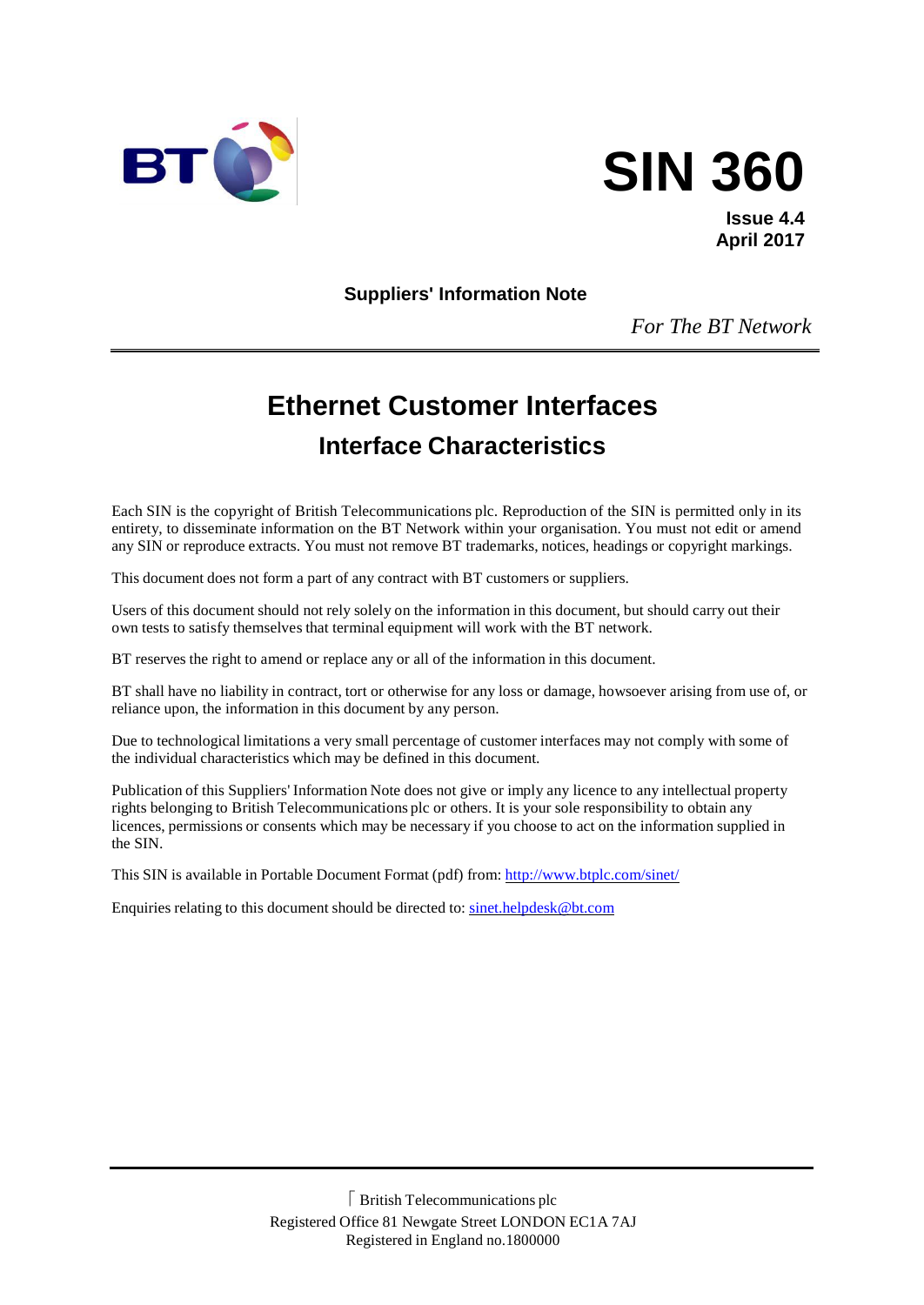#### **CONTENTS**

| 2.             |  |
|----------------|--|
| 3.             |  |
| 3.1.           |  |
| 3.2.           |  |
| 3.3.           |  |
| $\mathbf{4}$ . |  |
| 4.1.           |  |
|                |  |
| 5.             |  |
| 6.             |  |
| 7.             |  |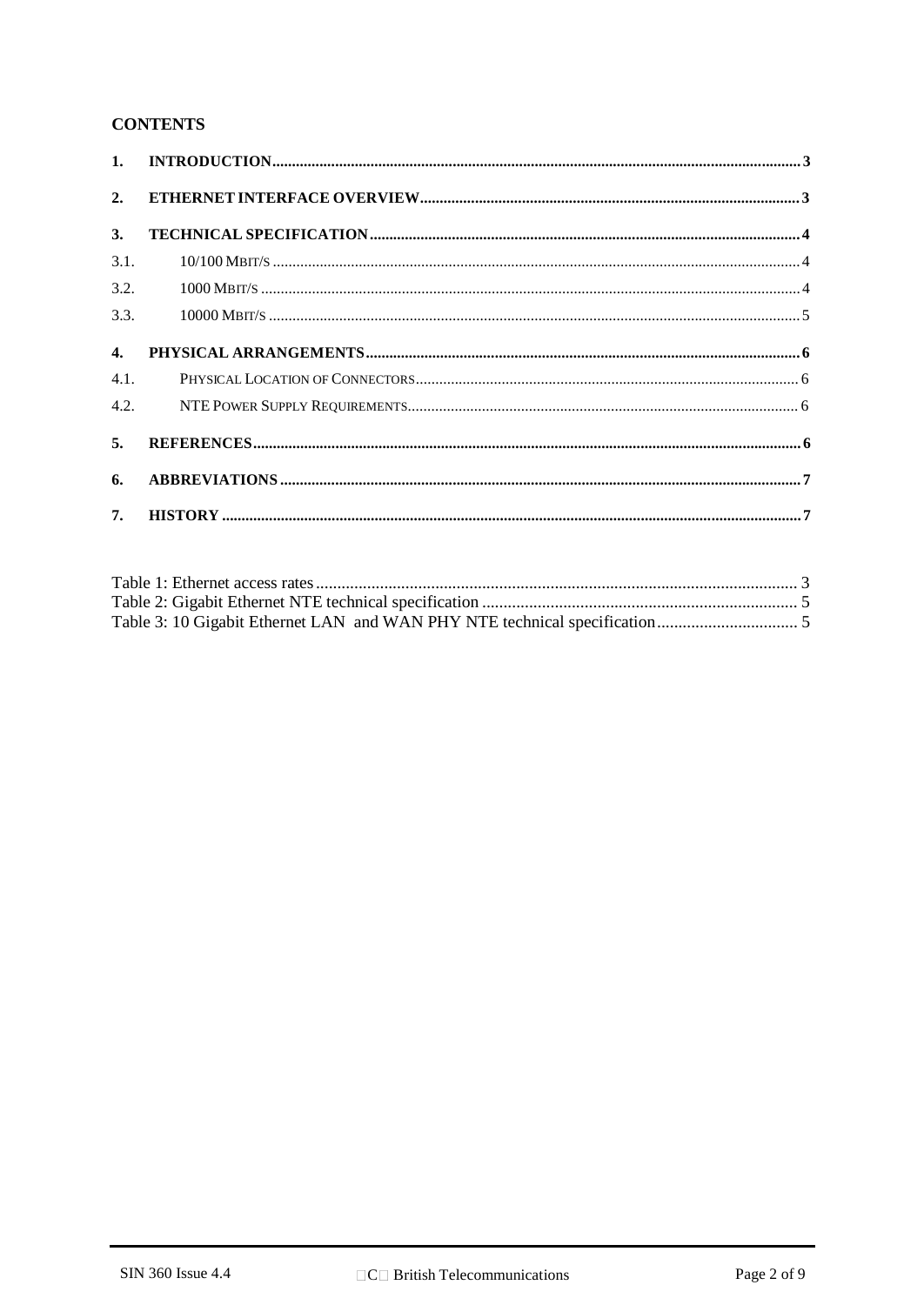### **1. Introduction**

This Suppliers' Information Note (SIN) describes the characteristics of Ethernet customer interfaces to the BT Network. It specifies interface characteristics based on published versions of IEEE recommendations.

Other SINs contain details of services delivered over Ethernet interfaces.

#### **2. Ethernet Interface Overview**

The Ethernet interface provides a physical access using IEEE 802.3<sup>[1]</sup> Ethernet framing and point-to-point logical connections between accesses.

Ethernet interfaces support IEEE 802.1 $q^{[2]}$  encapsulation.

The Ethernet Maximum Transmission Unit (MTU) size supported will be a minimum of 1522 bytes. Larger packets up to 2,000 bytes may be supported for specific services.

Customers can if required use spanning tree packets  $(802.1d^{31}, 802.1s^{41})$  or  $802.1w^{51}$  control packets) across the Ethernet interface. The BT network will not participate with the spanning tree protocol, but will tunnel spanning tree packets between customer sites.

The access speeds currently supported are listed in Table 1. Note that for some services the contracted data rate may be below the access rate; in this case traffic should be shaped on egress at the CPE, and will be rate-limited on ingress to the network.

| <b>Ethernet Access Rates</b> | <b>Ethernet interfaces</b>                                          |
|------------------------------|---------------------------------------------------------------------|
| $10$ Mbit/s                  | 10Base-T electrical                                                 |
| $100$ Mbit/s                 | 100Base-T electrical                                                |
| $1000$ Mbit/s                | 1000Base-T electrical<br>1000Base-SX optical<br>1000Base-LX optical |
| $10000$ Mbit/s               | 10GBase-LR optical<br>10GBase-LW optical<br>10GBase-SR optical      |

#### **Table 1: Ethernet access rates**

#### **The access data rate of each Ethernet access will be 10, 100, 1000 or 10000Mbit/s as per the IEEE 802.3 [1] standard.**

The Ethernet interface will support Ethernet access with the following interfaces:

- Ethernet: IEEE 802.3 at 10Mb/s
- □ Fast Ethernet: IEEE 802.3 at 100Mb/s
- Gigabit Ethernet: IEEE 802.3 at 1000Mbit/s
- 10 Gigabit Ethernet IEEE 802.3 at 10000Mbit/s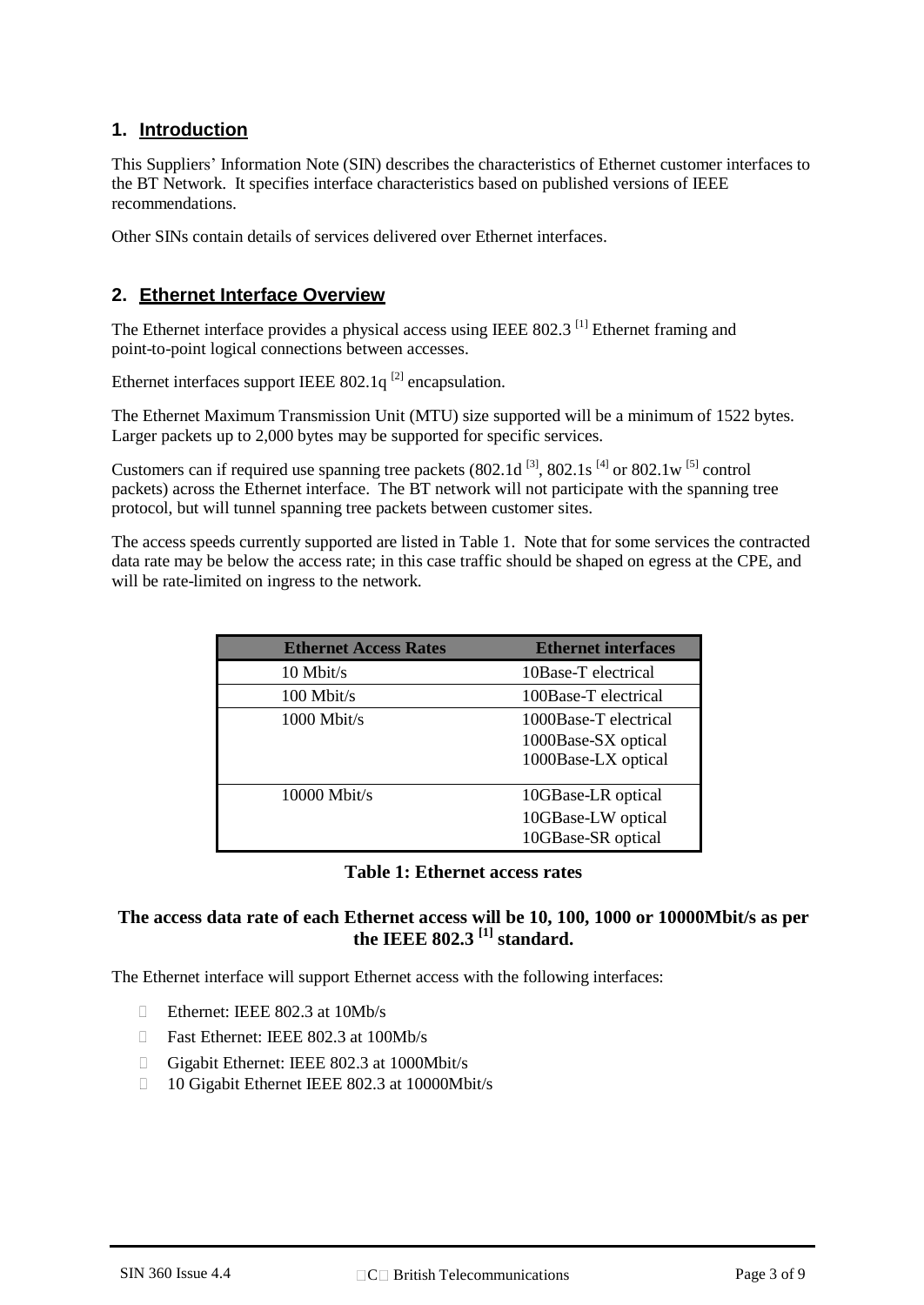# **3. Technical Specification**

Ethernet access connections support the following types of customer interface:

- 1. 10/100/1000 Mbit/s RJ-45 connection with IEEE 802.3<sup>[1]</sup> Ethernet at 10, 100 or 1000Mb/s, in full duplex mode.
- 2. 1000 Mbit/s 1000Base-SX or 1000Base-LX optical presentation with IEEE 802.3 [1] Gigabit Ethernet framing.
- 3. 10312.5 Mbit/s LAN PHY 10GBase-LR or 10GBase-SR optical presentation with IEEE 802.3<sup>[1]</sup> 10 Gigabit Ethernet LAN PHY framing.
- 4. 9953.85 Mbit/s WAN PHY 10GBase-LW optical presentation with IEEE 802.3 [1] 10 Gigabit Ethernet WAN PHY framing.

# **3.1. 10/100/1000 Mbit/s Electrical**

The interface is the Network Termination Point (NTP), i.e. the point of connection between the BT Network Terminating Equipment (NTE) and the CPE interface. The Customer Interface consists of a RJ-45 type socket. The customer provides the category 5 connecting cords between the NTE and their own CPE. The maximum cable length between the NTP and the Customer CPE is 100m.

The RJ-45 type connector is as specified in the 10Base-T and 100Base-T, 1000Base-T IEEE  $802.3u/x/ab$  [6] [7][12] specifications. Attention is drawn to the Intellectual Property Rights (IPRs) set out in the preface of this agreed International standard. It is the responsibility of the CPE supplier to ensure that they have the necessary rights from the owner of the IPR. The IPR owner has stated that they are willing to negotiate licences under reasonable and non-discriminatory terms and conditions with applicants throughout the world.

# **3.2. 1000 Mbit/s Optical**

Gigabit Ethernet conforms to the IEEE 802.3<sup>[1]</sup> standard.

The interface is the Network Termination Point (NTP), i.e. the point of connection between the BT Network Terminating Equipment (NTE) and the CPE interface. The Customer Interface consists of either a Dual SC type or a FC/PC type or Dual LC type fibre interface port, operating at multimode (1000Base SX) **or** single-mode (1000BaseLX)(**not both on a single NTE**). The customer provides the fibre patch connectors between the NTE and CPE, the maximum fibre length is shown in Table 2. In some cases the NTE will include a patch panel, which then forms the NTP.

The SX and LX type interface is as specified in the Gigabit Ethernet IEEE 802.3z<sup>[8]</sup> specifications. Attention is drawn to the Intellectual Property Rights (IPRs) set out in the preface of this agreed International standard. It is the responsibility of the CPE supplier to ensure that they have the necessary rights from the owner of the IPR. The IPR owner has stated that they are willing to negotiate licences under reasonable and non-discriminatory terms and conditions with applicants throughout the world.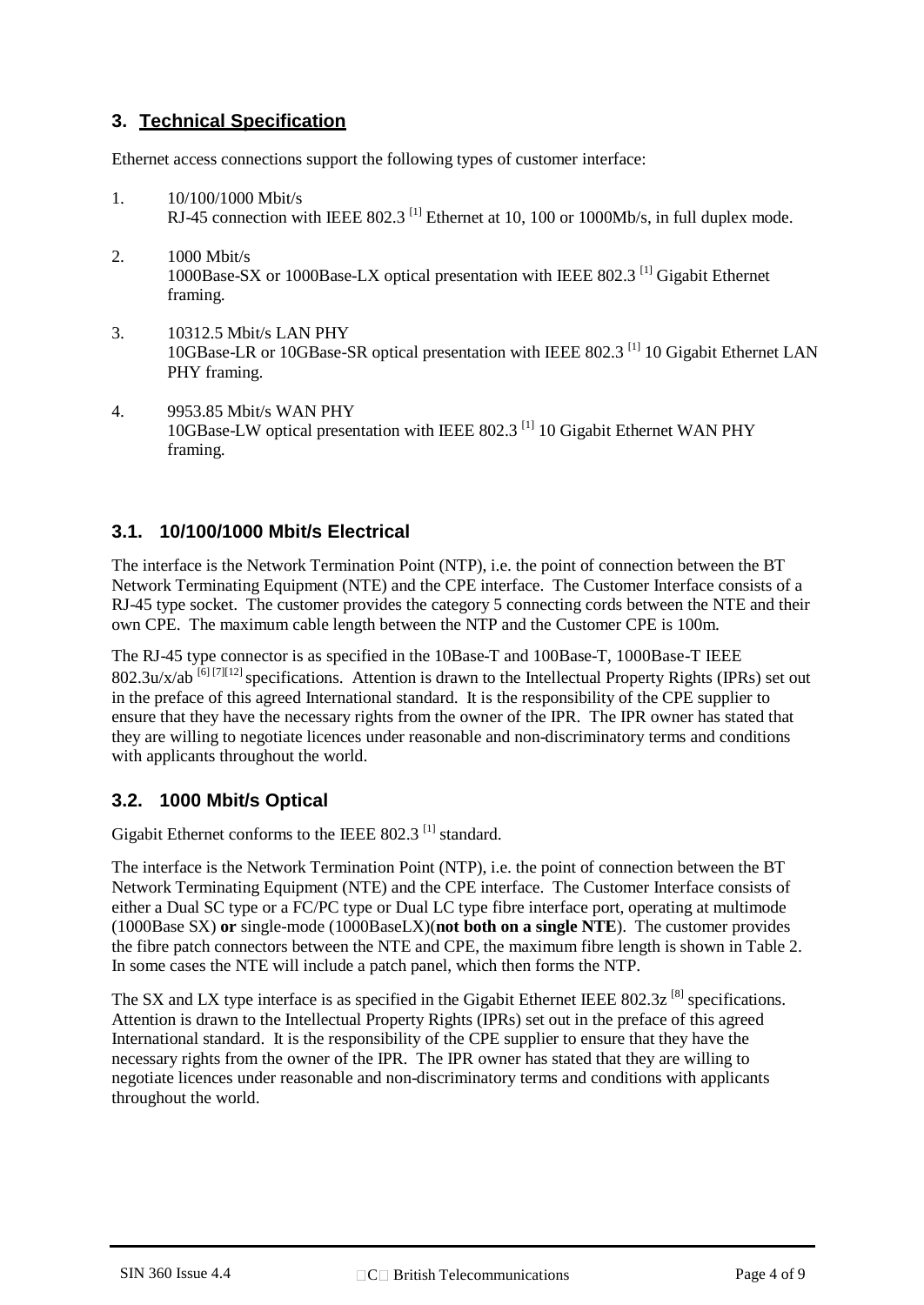| <b>Protocol</b>                            | Gigabit Ethernet IEEE 802.3z <sup>[8]</sup>                                                 |
|--------------------------------------------|---------------------------------------------------------------------------------------------|
| <b>Line Rate</b>                           | 1.25 GBaud (or $1$ Gbit/s)                                                                  |
| <b>Maximum Bit Error Rate</b>              | $10^{-12}$                                                                                  |
| <b>Power Requirement</b>                   | See Section 4.2                                                                             |
| <b>Customer Fibre Connector</b>            | SC type or FC/PC type or LC type                                                            |
| <b>SX Fibre</b> <i>(Customer provided)</i> | Multimode 850nm, 50/125 or 62.5/125 micron                                                  |
| <b>SX Fibre Maximum Delivery Distance</b>  | 220 m from NTE's SX port for 62.5/125 fibre or<br>550 m from NTE's SX port for 50/125 fibre |
| LX Fibre (Customer provided)               | Single-mode $1310$ nm, $9/125$ micron                                                       |
| LX Fibre Maximum Delivery Distance         | 3000 m from NTE's LX port                                                                   |
|                                            |                                                                                             |
| <b>Laser Safety</b>                        | Class 1 under all conditions as per IEC 825-1 <sup>[9]</sup>                                |
|                                            |                                                                                             |

#### **Table 2: Gigabit Ethernet NTE technical specification**

#### **3.3. 10000 Mbit/s**

10 Gigabit Ethernet conforms to the IEEE 802.3<sup>[1]</sup> standard.

The interface is the Network Termination Point (NTP), i.e. the point of connection between the BT Network Terminating Equipment (NTE) and the CPE interface. The Customer Interface consists of a pair of SC type fibre interface ports (transmit and receive). The customer provides the fibre patch connectors between the NTE and CPE, the maximum fibre length is shown in Table 3.

The 10GBase-LR, 10GBase-SR and 10GBase-LW type interface is as specified in the 10 Gigabit Ethernet IEEE 802.3ae [11] specifications. Attention is drawn to the Intellectual Property Rights (IPRs) set out in the preface of this agreed International standard. It is the responsibility of the CPE supplier to ensure that they have the necessary rights from the owner of the IPR. The IPR owner has stated that they are willing to negotiate licences under reasonable and non-discriminatory terms and conditions with applicants throughout the world.

| <b>Protocol</b>                                                          | 10 Gigabit Ethernet IEEE 802.3ae <sup>[11]</sup>                                                |
|--------------------------------------------------------------------------|-------------------------------------------------------------------------------------------------|
| <b>Line Rate</b>                                                         | 10.3125 Gbit/s for 10GBase-LR and 10GBase-SR                                                    |
|                                                                          | (LAN PHY). 9.95328 Gbit/s for 10GBase-LW (WAN                                                   |
| PHY)                                                                     |                                                                                                 |
| <b>Maximum Bit Error Rate</b>                                            | $10^{-12}$                                                                                      |
| <b>Power Requirement</b>                                                 | See Section 4.2                                                                                 |
| <b>Customer Fibre Connector</b>                                          | SC type (SC/PC) or LC type                                                                      |
| <b>Customer interface Fibre</b> ( <i>Customer</i> )<br><i>provided</i> ) | Single-mode 1310nm, 9/125 micron for 10GBase-LR<br>and 10GBase-LW. Multimode 850nm, 62.5/125 or |
| <b>Customer interface Fibre Maximum</b>                                  | 50/125 micron for 10GBase-SR                                                                    |
| <b>Delivery Distance</b>                                                 |                                                                                                 |
|                                                                          | 10km from NTE's 10GBase-LW or 10GBase-LR                                                        |
|                                                                          | port. For 10GBase-SR refer to table 4.                                                          |
|                                                                          |                                                                                                 |
| <b>Laser Safety</b>                                                      | [9]<br>Class 1 under all conditions as per IEC 825-1                                            |

**Table 3: 10 Gigabit Ethernet LAN and WAN PHY NTE technical specification**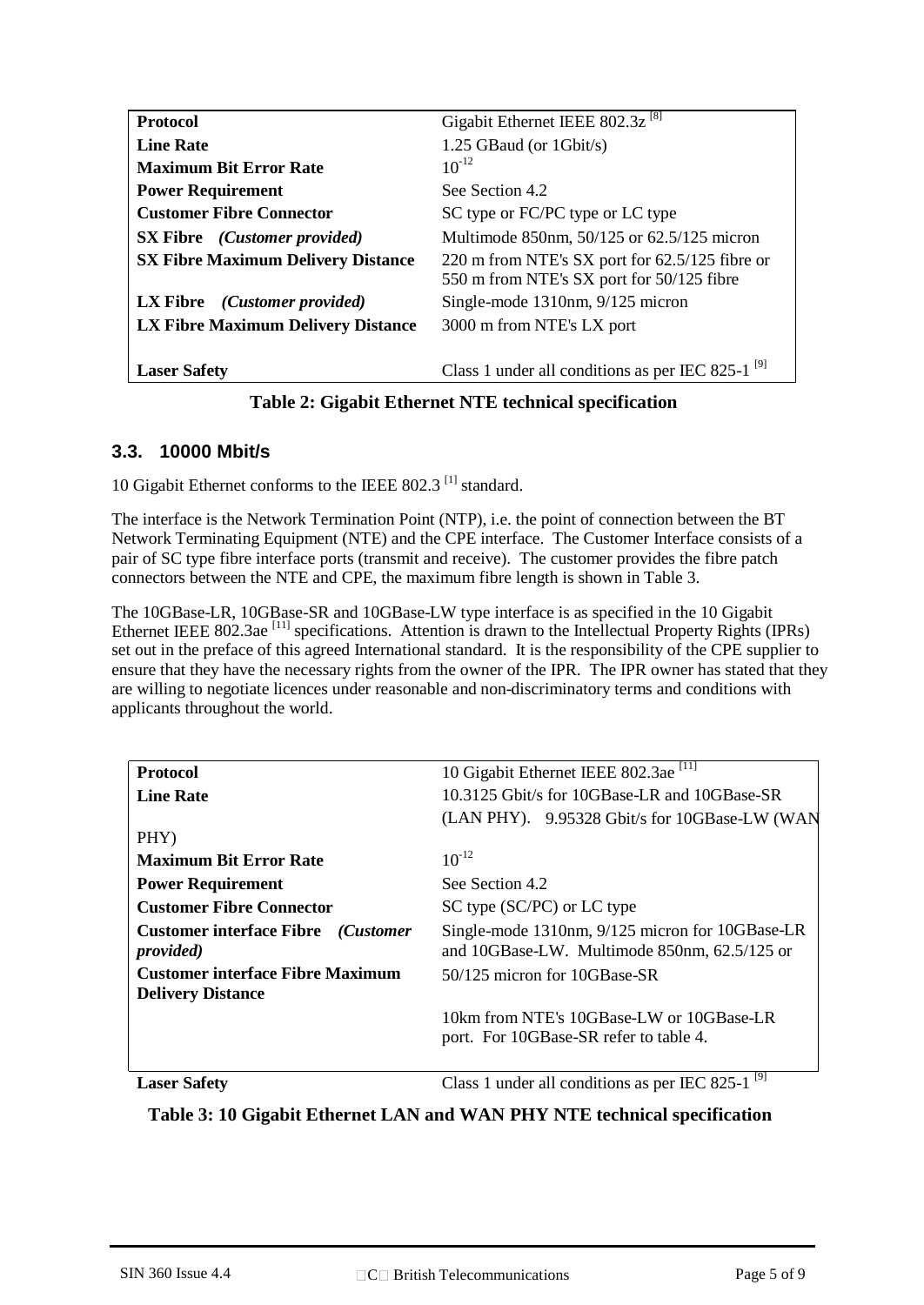| <b>Multimode Cable Bandwidth</b> | <b>MaximumOperating Distance</b> |
|----------------------------------|----------------------------------|
| $(MHz \cdot km)$                 | (m)                              |
| 160                              | 26                               |
| 200                              | 33                               |
| 400                              | 66                               |
| 500                              | 82                               |
| 2000                             | 300                              |

**Table 4: Multimode cable operating distances for 10GBase-SR interface**

### **4. Physical Arrangements**

### **4.1. Physical Location of Connectors**

The User–Network Interface (UNI) is located at the connector on the BT Network Terminating Equipment (NTE) with a connector on the Customer side as described in the relevant part of Section 3 of this document.

# **4.2. NTE Power Supply Requirements**

The NTE is locally powered and will require a local mains 50 Hz AC supply. It will be mounted in accordance with standard BT practices in agreement with the customer.

Where the NTE is powered by a customer provided –50 Volts, the NTE will be supplied with a connection lead which will be presented as wires only. As power supplies can vary slightly in output voltage and characteristics, the NTE will function with customer provided power supplies which are in accordance with the British Telecom Network Requirement, (BTNR) 2511<sup>[10]</sup>.

| $[1]$  | IEEE 802.3, Standards for Local Area Networks: CSMA/CD Access Method                                                                                                                                                     |  |
|--------|--------------------------------------------------------------------------------------------------------------------------------------------------------------------------------------------------------------------------|--|
| $[2]$  | IEEE 802.1q, Recommendations for Virtual LANs                                                                                                                                                                            |  |
| $[3]$  | IEEE 802.1d, Media Access Control (MAC) Bridges                                                                                                                                                                          |  |
| $[4]$  | IEEE 802.1s, Virtual Bridged Local Area Networks – Amendment 3: Multiple<br><b>Spanning Trees</b>                                                                                                                        |  |
| $[5]$  | IEEE 802.1w, Media Access Control (MAC) Bridges – Rapid reconfiguration                                                                                                                                                  |  |
| [6]    | IEEE 802.3u, Standards for Local & Metropolitan Area Networks $-$ Supplement:<br>Media Access Control (MAC) Parameters, Physical Layer, Medium Attachment<br>Units and Repeater for 100Mbit/s Operations, Type 100Base-T |  |
| $[7]$  | IEEE 802.3x, Standards for Local & Metropolitan Area Networks: Specification for<br>802.3 Full duplex                                                                                                                    |  |
| [8]    | IEEE 802.3z, IEEE standards for Gigabit Ethernet in the LAN/WAN, 1998                                                                                                                                                    |  |
| [9]    | IEC 825-1, International Electrotechnical Commission (IEC) Standard – Safety of<br>Laser products Part 1                                                                                                                 |  |
| [10]   | BTNR 2511 - Interface of telecomms equipment with a nominal 48y negative<br>dc power supply                                                                                                                              |  |
| [11]   | IEEE 802.3ae, IEEE standards for 10 Gigabit Ethernet in the LAN/WAN, 2002                                                                                                                                                |  |
| $[12]$ | IEEE 802.3ab, IEEE standards for 1000Base-T, 1999                                                                                                                                                                        |  |

# **5. References**

For further information or copies of referenced sources, please see document sources at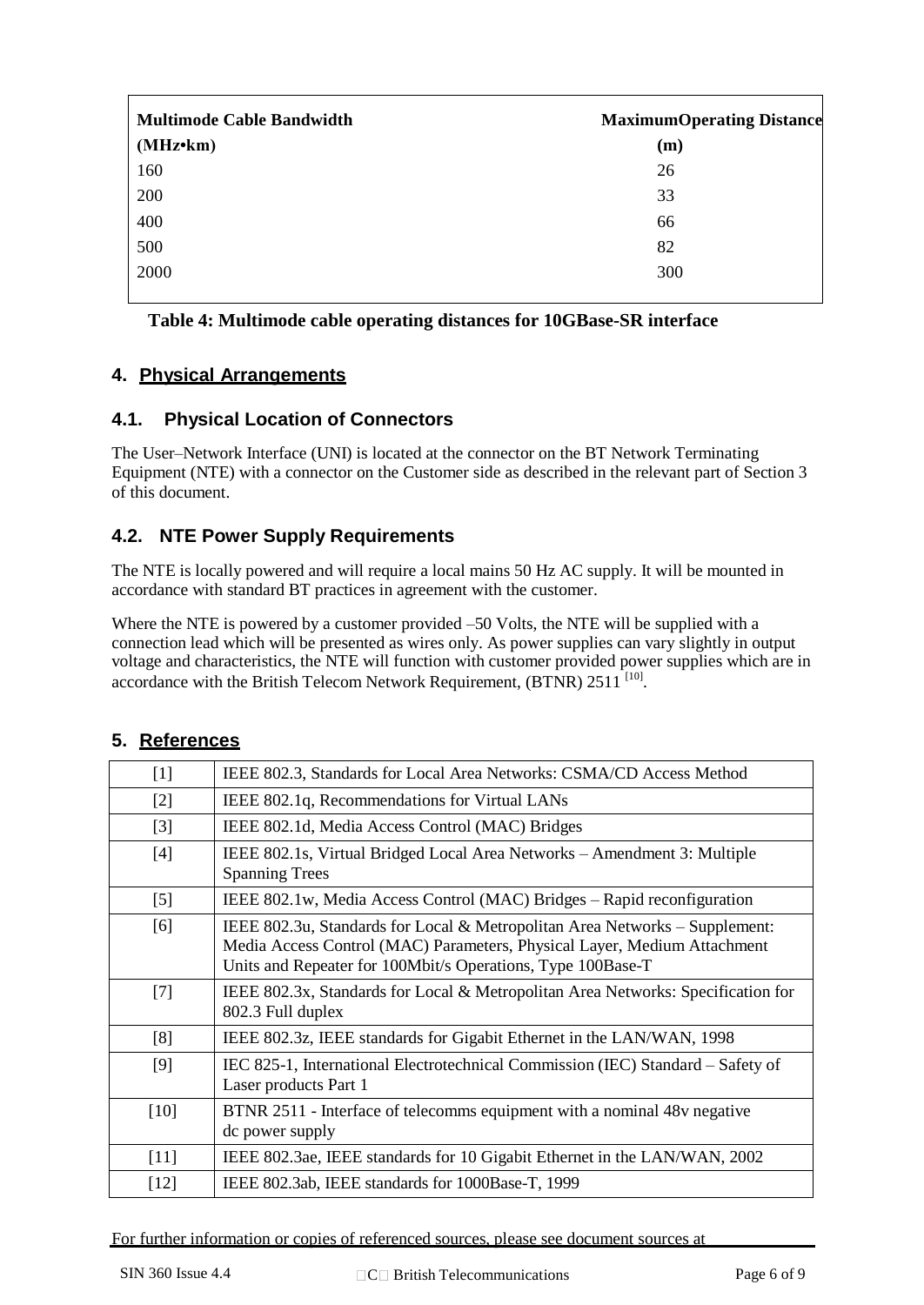<http://www.btplc.com/sinet/>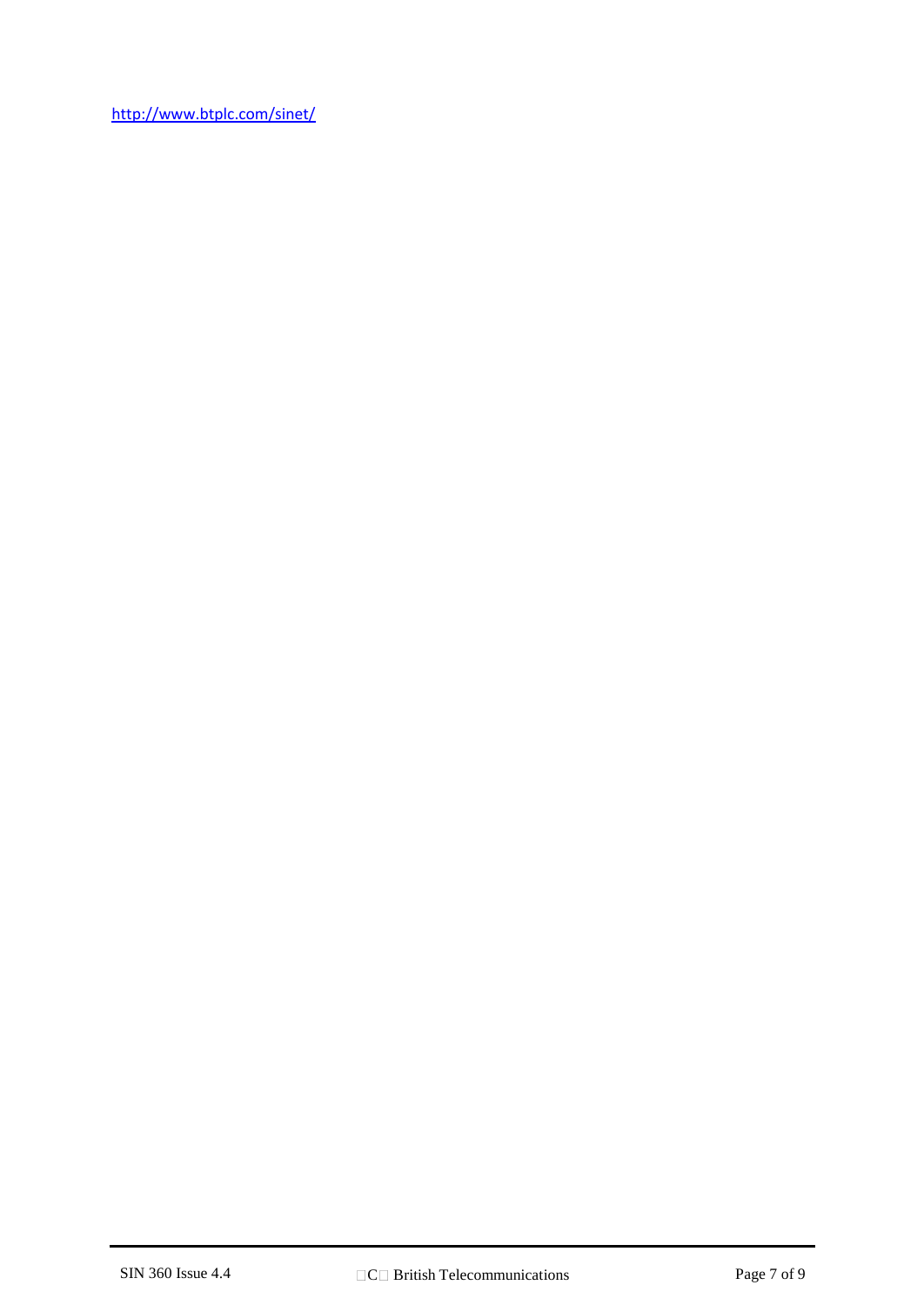# **6. Abbreviations**

| <b>BT</b>   | British Telecommunications plc                         |  |
|-------------|--------------------------------------------------------|--|
| <b>CPE</b>  | <b>Customers' Premises Equipment</b>                   |  |
| <b>CSMA</b> | <b>Carrier Sense Multiple Access</b>                   |  |
| FC/PC       | <b>Fibre Connector/Planar Convex</b>                   |  |
| <b>IEC</b>  | International Electrotechnical Commission              |  |
| <b>IEEE</b> | Institute of Electronic and Electrical Engineers [USA] |  |
| <b>IPR</b>  | <b>Intellectual Property Right</b>                     |  |
| LAN         | <b>Local Area Network</b>                              |  |
| <b>MAC</b>  | <b>Medium Access Control</b>                           |  |
| <b>MTU</b>  | <b>Maximum Transmission Unit</b>                       |  |
| <b>NTE</b>  | <b>Network Termination Equipment</b>                   |  |
| <b>NTP</b>  | <b>Network Terminating Point</b>                       |  |
| SC/PC       | <b>Subscription Channel/Physical Contact</b>           |  |
| <b>SIN</b>  | Suppliers' Information Note [BT]                       |  |
| <b>UK</b>   | <b>United Kingdom</b>                                  |  |
| <b>UNI</b>  | <b>User-to-Network Interface</b>                       |  |
| <b>VLAN</b> | Virtual Local Area Network                             |  |
| <b>VPN</b>  | <b>Virtual Private Network</b>                         |  |
| <b>WAN</b>  | <b>Wide Area Network</b>                               |  |

# **7. History**

| <b>Issue</b>       | Date              | Revision changes                                                                                                                 |
|--------------------|-------------------|----------------------------------------------------------------------------------------------------------------------------------|
| $I$ ssue $1.0$     | $21st$ July 2000  | First published as 'GigaBit Ethernet for the BT<br>Network'                                                                      |
| $I$ ssue $2.0$     | $31st$ July 2003  | Scope of declaration broadened to include 10/100<br>Mbit/s                                                                       |
| $I$ ssue $3.0$     | $22nd$ June 2004  | Scope of declaration broadened to include 10000<br>Mbit/s                                                                        |
| $I$ ssue 4.0       | $19th$ April 2005 | Addition FC/PC type connector for 1000 Mbit/s                                                                                    |
| Is <sub>S</sub> 11 | December 2012     | 2.0) Large packet MTU size amended to 2000 bytes.                                                                                |
|                    |                   | 3.2) Dual LC type fibre interface port added to<br>1000Mbit                                                                      |
| $I$ ssue 4.2       | December 2014     | Change SINet site references from<br>http://www.sinet.bt.com to http://www.btplc.com/sinet/                                      |
| $I$ ssue 4.3       | March 2016        | Update to EAD 10000Mbit/s interface information and<br>addition of maximum operating distance table for<br>10GBase-SR interface. |
| Issue 4.4          | April 2017        | Updated to include 1000-BaseT                                                                                                    |